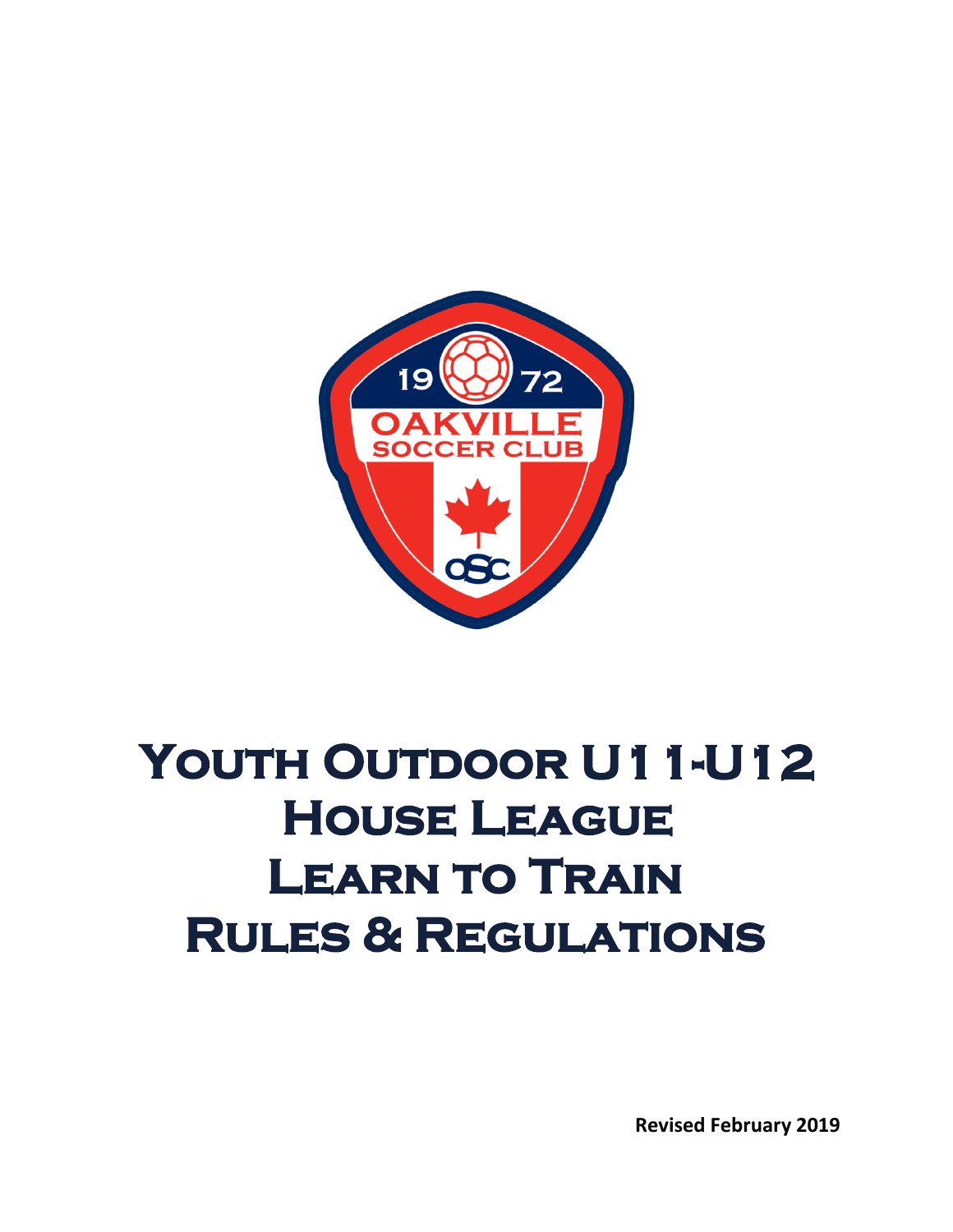# **LEARN TO TRAIN (U11-U12) HOUSE LEAGUE RULES**

# **The Field (50 x 70)**

• Learn to Train Soccer U11/U12 games shall be played only on fields designated and assigned by the Oakville Soccer club for the Learning to Train Soccer program

#### **The Ball**

- Size 4 balls will be used at all times
- The home team shall supply the game ball

#### **Number of Players**

- Each team roster has sixteen (16) registered players
- OSC reserves the right to over roster depending on registration numbers
- The U11-U12 Learn to Train soccer game is played with nine (9) players per team on the field (1 goalkeeper, 8 outfield players)
- All players are encouraged to rotate through all positions
- The minimum number of players a team is permitted to play with is six (6), including the goalkeeper

# **Match Officials**

- As per Ontario Soccer, U11 U12 games do have Match Officials assigned to them
- Match Officials shall explain infractions to the offending players
- Match Officials shall collect [game sheets](http://www.oakvillesoccer.ca/images/publications/2015/Youth-HL/yhl-game-sheet.pdf) prior to the start of the game

#### **Duration of the Game & Playing Time**

- The U11-U12 soccer games shall be played with two 30-minute halves
- All games will have a half-time break of 5 minutes.
- **Each player must receive equal playing time.**
- Games may be postponed only when:
	- o Ordered by the Match Official
	- o In the absence of a Match Official, both coaches agree that the weather and/or the field conditions are unsafe
	- o The Town of Oakville withdraws the grass field permit
- If a game is abandoned after the first half has been played, the game is official and deemed to be complete
- If a game is abandoned due to unforeseen circumstances before the first half has been played, the game shall be rescheduled at a later date at the discretion of OSC. The home team coach must advise the convenor of this occurrence and submit the game sheet. The Match Official must indicate on the game sheet the time the game was abandoned and reason and/or submit a 'Special [Occurrence](http://www.oakvillesoccer.ca/images/publications/2016/club-info/org-policies/osc-serious-occurrence-report-form-2016.pdf)' report form.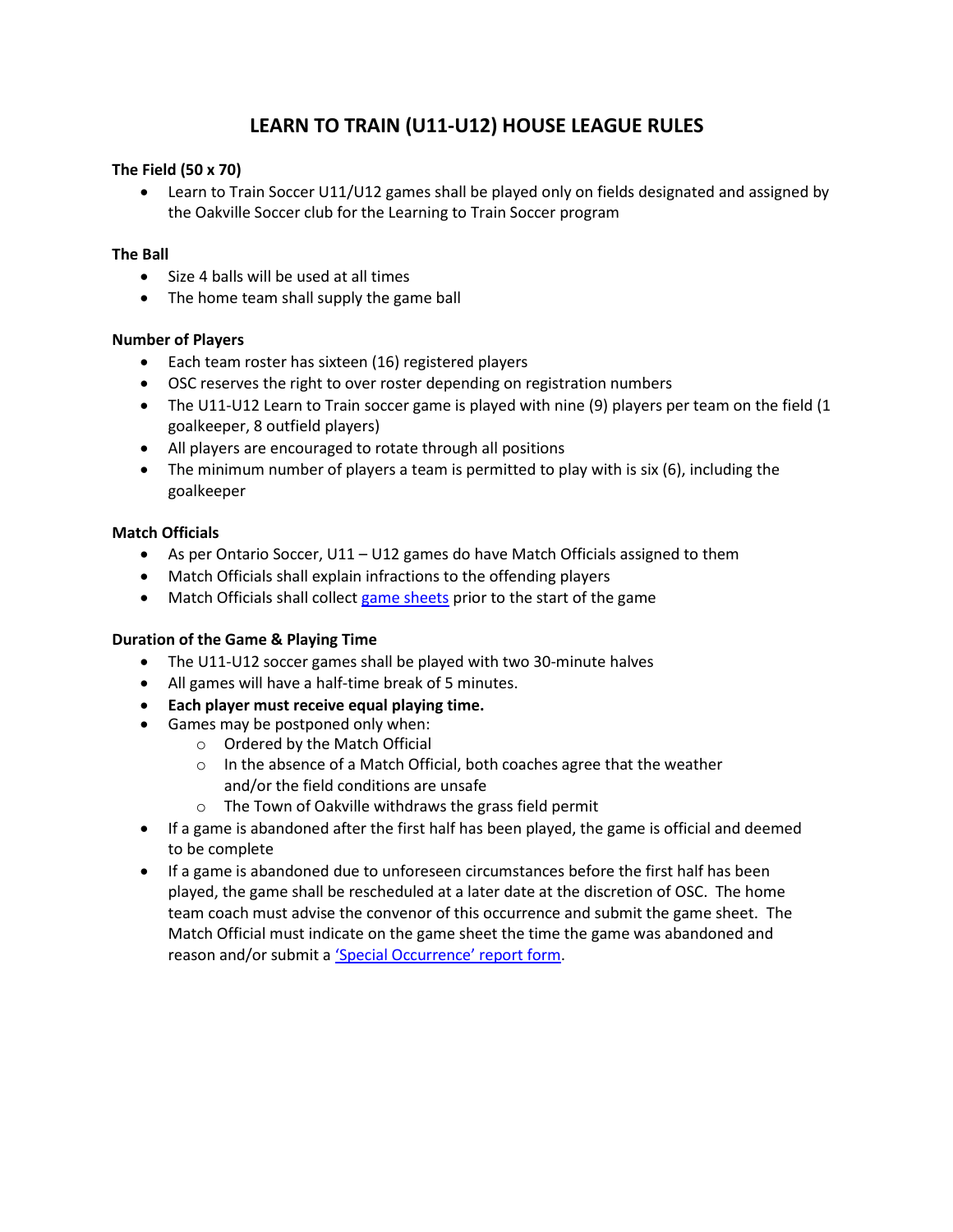# **Start of Play**

- At the beginning of a game, choice of sides and the kick-off shall be decided by the toss of a coin. The team which wins the toss shall decide which goal to attack in the first half. The team that lost the toss will take the kick-off.
- At a kick-off, all players shall be in their own half of the field of play. All players opposing the team taking the kick-off shall be not less than 6 yards (5.5m) from the ball until it is kicked-off.
- The game shall be started by the Match Official blowing his/her whistle.
- The ball will be in play when it is kicked and moved in any direction
- For any infringement of this rule, the kick-off shall be retaken
- Should the player taking the kick-off play or touch the ball a second time before it has been played or touched by another player, a free-kick shall be awarded to the opposing team
- After a goal has been scored, the game shall be restarted by a kick-off, to be taken by a player of the team against which the goal was scored
- After the first half of play, the teams shall change sides. The second half kick-off shall be taken by a player of the team that did not start the game.
- For any stoppage not mentioned elsewhere in these rules, the Match Official shall restart the game by dropping the ball at the place where it was when play was stopped, unless play was stopped in the penalty area. In this case, the ball shall be dropped on the penalty-area line at the point nearest to the where the ball was when play was stopped. The ball shall be in play as soon as it touches the ground.
- A goal may be scored directly from a kick-off

# **Ball In and Out of Play**

- The ball is **out** of play:
	- o When the whole of the ball has crossed the goal-line or touch-line, whether on the ground or in the air
	- o When the play has been stopped by the Match Official/coach
- The ball is **in** play:
	- $\circ$  At all other times including when it rebounds into play from a goal post, a cross-bar, Match Official and remains in the field of play

#### **Offside**

• The offside rule applies to all 9v9 outdoor games

#### **Method of Scoring**

- A goal is scored when the whole of the ball has crossed over the goal line, between the goal-posts and under the cross-bar, provided it has not been thrown, carried or intentionally propelled by hand or arm, by a player of the attacking team
- The Match Official shall be the sole judge as to whether a goal has been scored
- During the course of play, should any outside agent prevent the ball from passing into the goal or assist the ball into the goal, play shall be stopped. The Match Official shall restart the game by dropping the ball.
- There are no scores or standings as per [Ontario Soccer's LTPD Recreational Matrix](https://cdn4.sportngin.com/attachments/document/0112/8095/Recreational_MATRIX_Outdoor_Feb232018.pdf)

#### **Substitutions**

- Unlimited substitutions are permitted at the following times by notifying the Match Official:
	- o On a throw-in for either team
	- o After a goal is scored by either team.
	- o At a goal kick by either team.
	- $\circ$  At the start of the 2<sup>nd</sup> Half.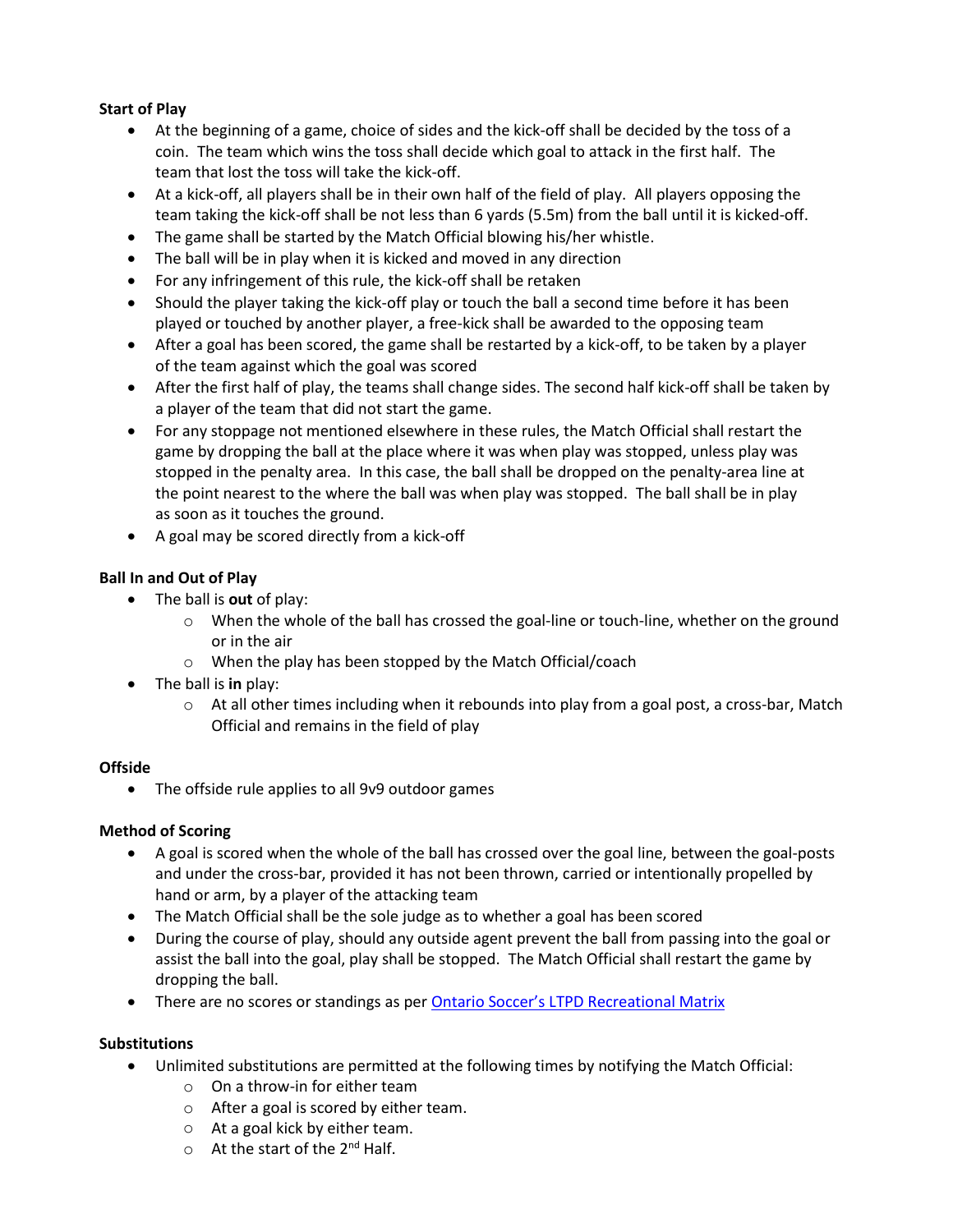o To replace an injured player.

# **Throw Ins (U11+)**

- When the whole of the ball has crossed the touch-line, either on the ground or in the air, the ball shall be thrown-in from the point where it left the field of play, by a member of the team opposing that of the player who last played or touched it.
- The player taking the throw-in shall:
	- o Face the field of play
	- o Have part of each foot on the touch line or in the ground outside the touch line,
	- o Use both hands, and
	- o Deliver the ball from behind and over her/his head
- If the player fails to throw the ball in correctly, she/he shall be permitted a second attempt. If the second attempt is unsuccessful, a throw-in shall be awarded to the opposing team
- The ball will be in play immediately after it enters the field of play
- If the player taking the throw-in plays or touches the ball a second time before it has been played or touched by another player, a free-kick shall be awarded to the opposing team
- At the taking of a throw-in, all opponents must be at least 2 meters from the ball
- A goal may not be scored directly from a throw-in

# **Retreat Line**

- To allow our young players to learn and gain confidence in how to play the ball out from the back and build an attack, as opposed to the goalkeeper/last player kicking it aimlessly up the field, the concept of the retreat line has been introduced in mini soccer.
- What would happen is as follows:
	- $\circ$  When the goalkeeper has the ball at a goal kick or after making a save the opposing team members would "retreat" to a third of the field
	- $\circ$  Once all the opposing players have retreated to the line the goalkeeper can successfully throw or pass the ball to one of his/her teammates
	- $\circ$  Once the teammate has received the ball the opposing players can then start to apply pressure to the player with the ball this gives the player on the ball the time and space required to have a look, receive the ball and choose to dribble or pass to a teammate without being marked or under immediate pressure.
- In the 9 v 9 game the retreat line will be at the one-third line of each team's respective half
- The Match Official should ensure the retreat line is visible and in the correct location



# **Extreme Heat**

• When the weather is extremely hot, The Match Official will provide a water break in the middle of each game half. This is for the sole purpose of giving **only** those players on the field some water. It is **not** to be used for coaching or other purposes.